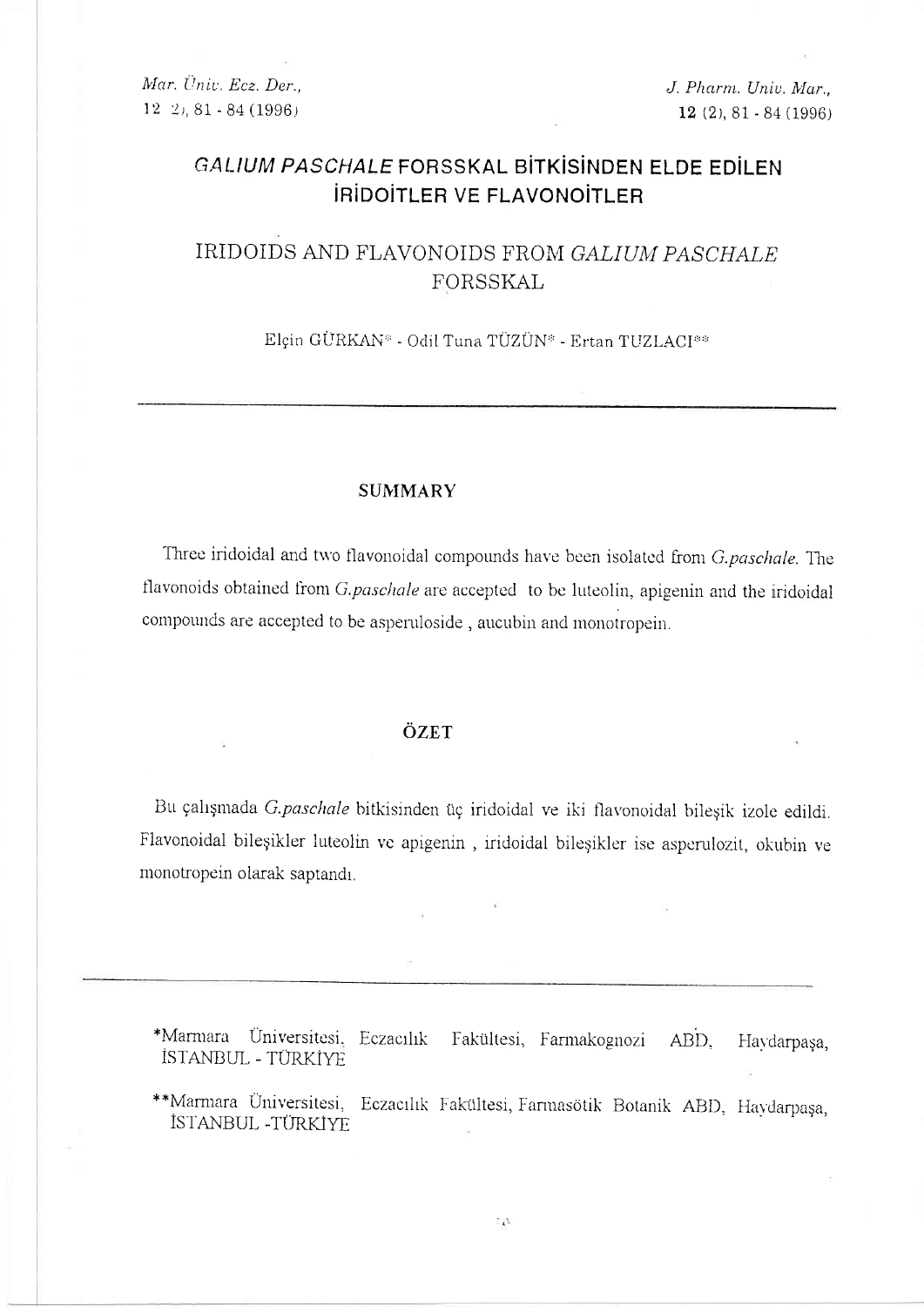## MARMARA ÜNİVERSİTESİ FCZACILIK DERGİSİ

## **INTRODUCTION**

In this study, the iridoidal and flavonoidal compounds of Galium paschale Forsskal (Rubiaceae) have been investigated. This family has  $606 \text{ genera}^{(1)}$  in the world and it is represented with 9 genera and more than 100 species<sup>(2)</sup> in Turkey. The species are used as diuretic, choleretic, astringent  $(3,4)$ 

 $\Omega_{\rm{C}}$ 

## MATERIALS AND METHODS

Plant Material. Aerial parts of Galium paschale were collected from Belgrad Forest. Neset Suyu, in July 1994. The plant was identified by Prof. Dr. Ertan Tuzlaci. A voucher specimen (MARE 4522) is kept in the Herbarium of the Faculty of Pharmacy, University of Marmara.

**Extraction of the iridoids and flavonoids.** The air-dried aerial parts of the plant  $(500 \text{ g})$  were extracted with ethanol and methanol. Both of these extracts were concentrated and mixed. Then this mixture was diluted with water and extracted with petroleum ether ,chloroform,ethyl acetate and methanol respectively. The concentrated extracts have been examined by thin layer and paper chromatographies. Because the ethyl acetate and methanol extracts have been found to contain the same compounds, these extracts were combined and investigations were carried out on this mixture.

Isolation of iridoids and flavonoids. This mixture was applied to column chromatography over silica gel (Merck), eluting with petroleum ether, benzen, chloroform, ethyl acetate, ethanol, methanol and water. Fractions were checked by preparative TLC.

Identification of iridoids and flavonoids. The structure of the iridoidal compounds was identified by UV, IR , H<sup>1</sup>- NMR spectrums and with the comparison of reference substances. The identification of the structures of flavonoidal substances was done with the UV spectrums taken with methanol and the shift reagents, and the comparisons done with reference substances.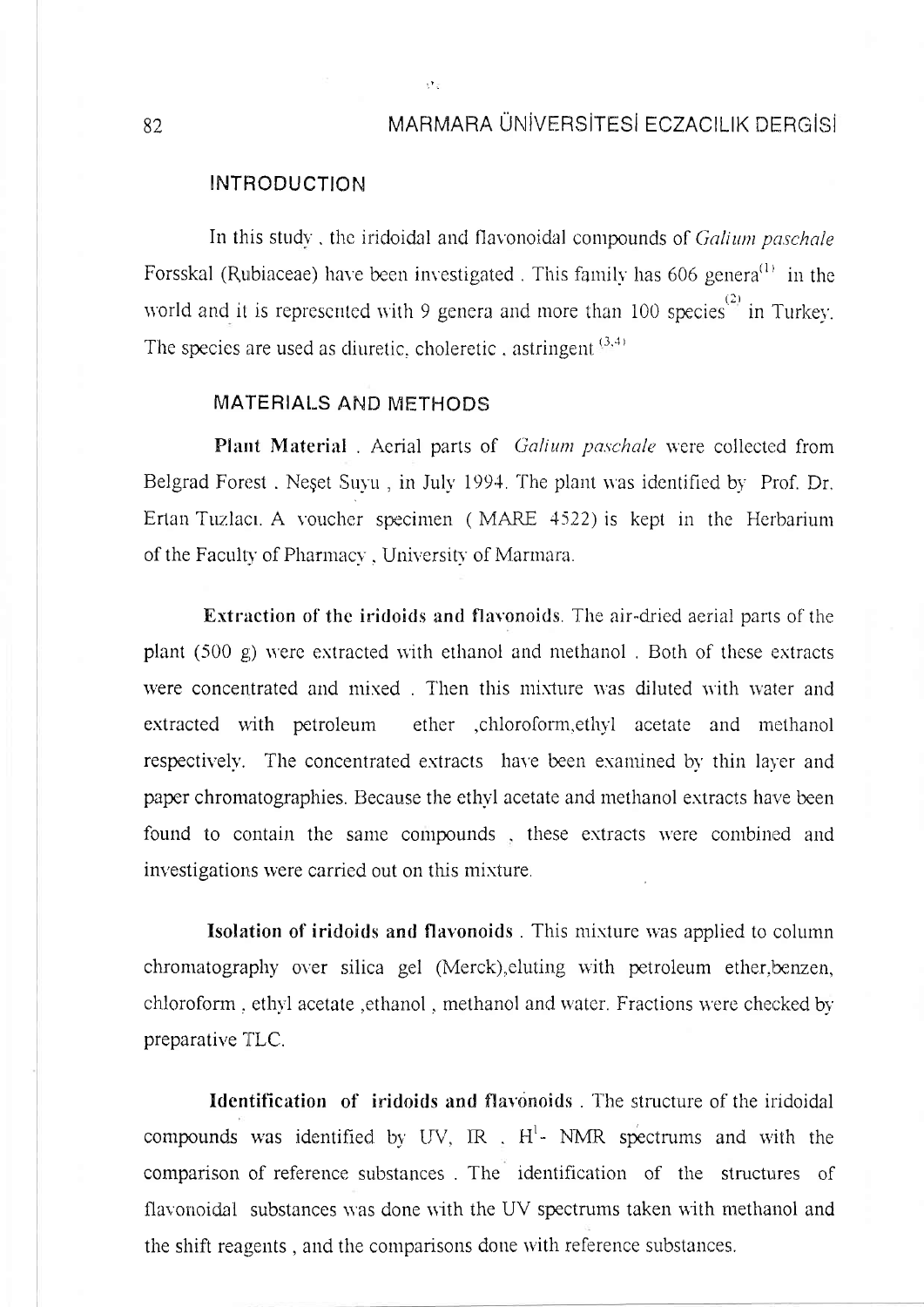# RESULTS AND DISCUSSION

In conclusion three iridoidal and two flavonoidal compounds have been isolated from G.paschale. The flavonoids obtaine d from G.paschale are accepted to be luteolin (16 mg), apigenin (11 mg) and the iridoidal compounds are accepted to be asperuloside(19 mg), aucubin (26 mg) and monotropein (31 mg).

LUTEOLIN: UV ( $\lambda$ max, nm) MeOH: 348, 290 sh, 267,254. MeOH+NaOMe: 402, 328 sh, 265. MeOH+AlCl<sub>3</sub>: 420, 328, 302 sh, 274. MeOH+AlCl<sub>3</sub> + HCl; 385, 356, 295 sh . 274, 265 sh, MeOH+NaOAc : 383, 325 sh, 269, MeOH+  $NaOAc + H_3BO_3$ : 428 sh, 373, 298 sh, 260.

APIGENIN : UV ( $\lambda$ max, nm) MeOH : 330, 298 sh , 267. MeOH+NaOMe : 390, 324, 272. MeOH+AlCl<sub>3</sub>: 380, 345, 301, 276. MeOH+AlCl<sub>3</sub> + HCl : 377, 341, 298, 277. McOH+NaOAc: 375, 301, 277. McOH + NaOAc + H<sub>3</sub>BO<sub>3</sub>: 336, 295 sh, 268.

ASPERULOSIDE : UV ( $\lambda$ max, nm) MeOH:233 . IR (vmax, cm<sup>-1</sup>) KBr : 3350. 2920, 1750, 1660, 1640, 1270. <sup>1</sup>H-NMR δ(ppm): 6.04 d (J=1.7 Hz, H-1). 7.40 d  $(J=2.0 \text{ Hz}, \text{ H-3})$ , 3.52 m (H-5), 5.79 dd (J= 5.6/2.0 Hz, H-6), 5.88 s (H-7), 4.79s  $(2H-10)$ , 2.21 s (-OAc), 4.62 d (J= 7.5 Hz, H-1').

AUCUBIN: UV ( $\lambda$ max, nm) MeOH: 203. IR (vmax, cm<sup>-1</sup>) KBr: 3400, 2860, 1660, 1610, 1440, 1380, 1260, 1190, <sup>1</sup>H-NMR δ(ppm) : 4.94 d (J= 7.2 Hz, H-1)  $0.30$  dd (J=6.1/2.0 Hz, H-3). 5.08 dd (J=6.1/4.0 Hz, H-4), 2.64 m(H-5), 4.43 m(H-6), 5.75 t(H-7), 2.88 t (H-9), 4.66 d (J=7.7 Hz, H-1').

MONOTROPEIN: UV ( $\lambda$ max, nm) MeOH: 234. IR (vmax, cm<sup>-1</sup>) KBr: 3550-2500, 1700, 1650, 1610, 1480, 1360, 1300-1000.  $H\text{-NMR} \, \delta(ppm)$  : 5.45 d  $(J=2.9 \text{ Hz}$ , H-1), 7.25 s (H-3), 3.45-3.15 m (H-5), 6.11 dd(J= 5.6/2.4 Hz, H-6). 5.53 dd(  $J = 5.8 / 1.8$  Hz,  $H - 7$ ). 2.58 dd ( $J = 8.4 / 2.9$  Hz,  $H - 9$ ), 3.46 s (2H-10),  $4.6 d (J=8.3 Hz$ . H-1').

 $\mathbb{C}^{\times}$